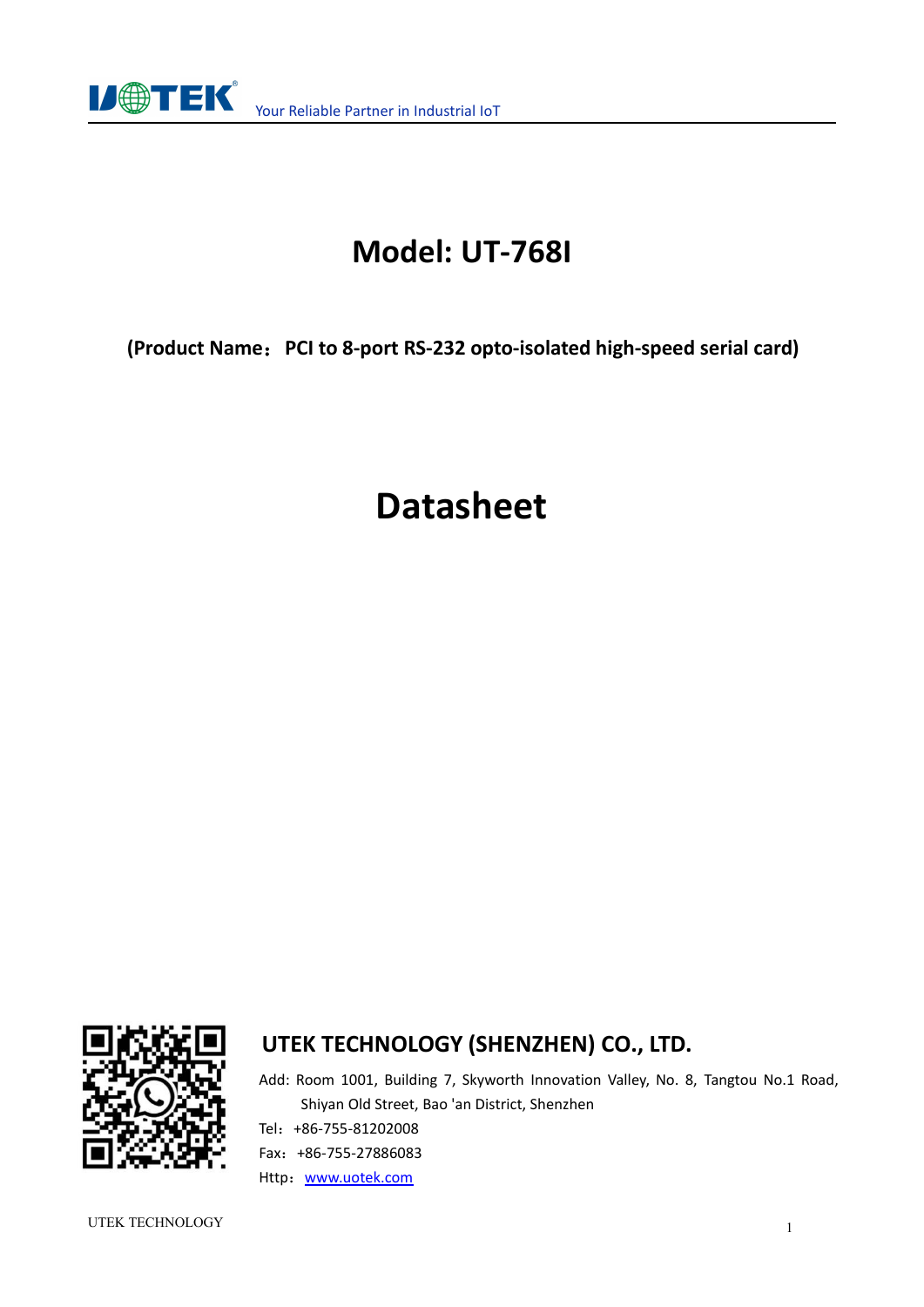

#### **1. Overview**

UT-768I is a universal PCI serial card designed for POS, ATM and other applications that can be used in industrial automation system manufacturing and system integration. UT-768I provides 8 RS-232 serial ports with built-in opto-isolator, capable of providing up to 2500Vrms isolation voltage, and can connect to a wide range of serial devices such as PC, terminals, modems, printers, scanners, etc. Each port is capable of data rates up to 921.6Kbps and provides modem control signals to ensure compatibility with serial device peripherals. the UT-768i can operate on both 3.3V and 5V PCI buses, allowing the multi-serial card to be installed in any available PC or server.

### **2. Major Functions & Features**

Support PCI to 8-port RS-232 opto-isolated high-speed serial card

#### **3. Technical Parameters**

- Hardware Interface Connection Type: 1 HDR78 Female BUS: 32 bit Universal PCI
- Signal: RS-232: DCD, RXD, TXD, DTR, GND, DSR, RTS, CTS, RI
- **Transmission rate: 300bps-921.6kbps**
- Data bits: 5, 6, 7, 8
- $\bullet$  Stop bits: 1, 1.5, 2
- **•** Parity bits: None, Even, odd, space, Mark
- Stream control: RTS/CTS XON/XOFF
- $\bullet$  Operating temperature: -40 ~85°C
- Opto-isolated: Isolation voltage 2500Vrms 500DC continuous dedicated DC/DC module
- $\bullet$  Interface protection:  $\pm$ 15K V electrostatic protection
- Support system: Win2000/2003/XP/Vista/7/8/8.1/10/NT4.0/CE 4.2/5.0/6.0/Vxworks/Linux 2.4.x/2.6.x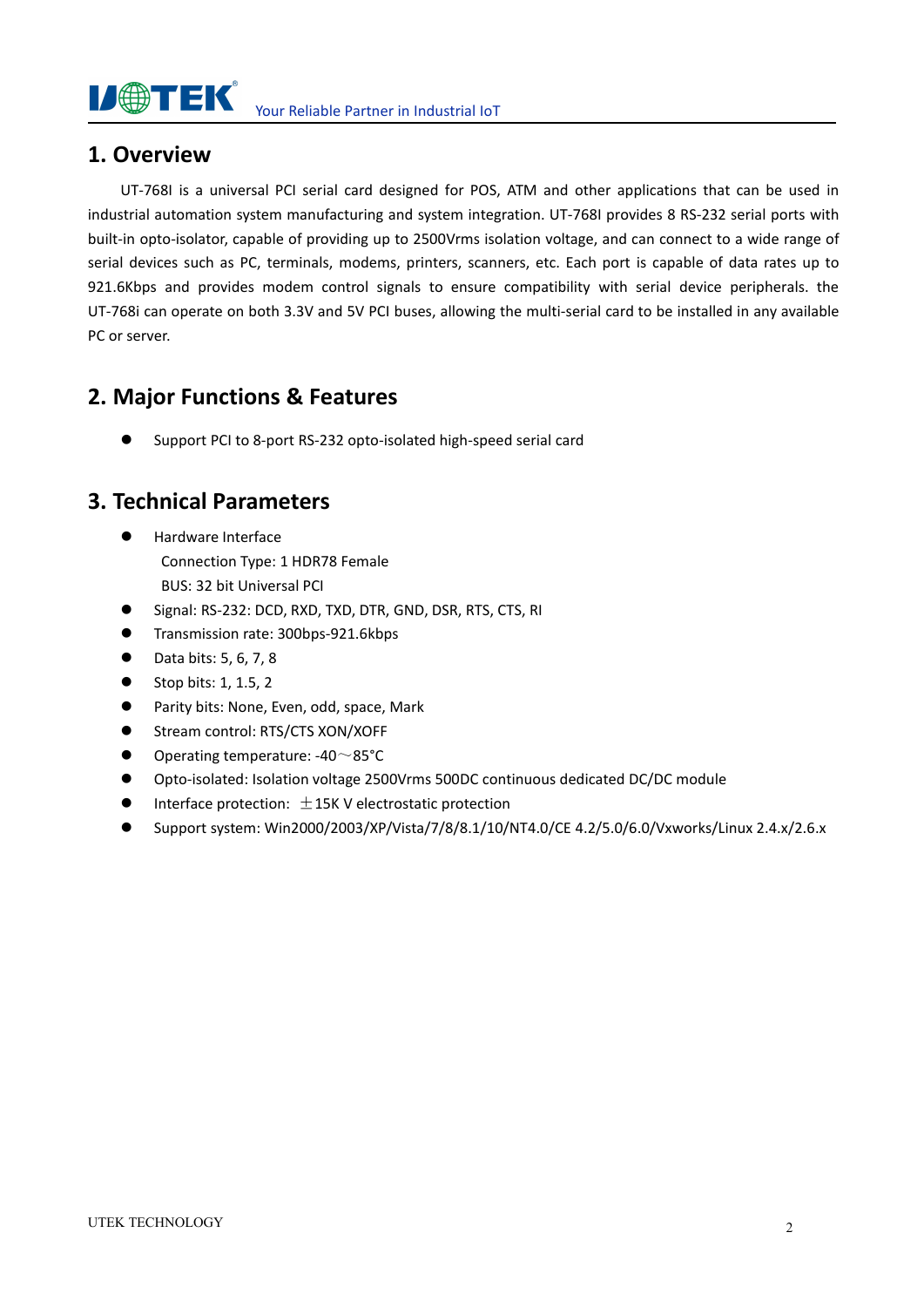**IJ®TEK** Your Reliable Partner in Industrial IoT

### **4. Interface Definition**

DB9 pin: RS-232C output signal pin assignment (Port1-Port8)

| DB9 Male(PIN) | RS-232C interface signal |  |
|---------------|--------------------------|--|
| 1             | <b>GND</b>               |  |
| $\mathcal{P}$ | Receive data SIN (RXD)   |  |
| 3             | Transmit data SOUT (TXD) |  |
| 4             | <b>DTR</b>               |  |
| 5             | <b>GND</b>               |  |
| 6             | <b>DSR</b>               |  |
|               | <b>RTS</b>               |  |
| 8             | <b>CTS</b>               |  |
| q             | RI                       |  |

DB9 Male

**5. Product View (Appearance)**